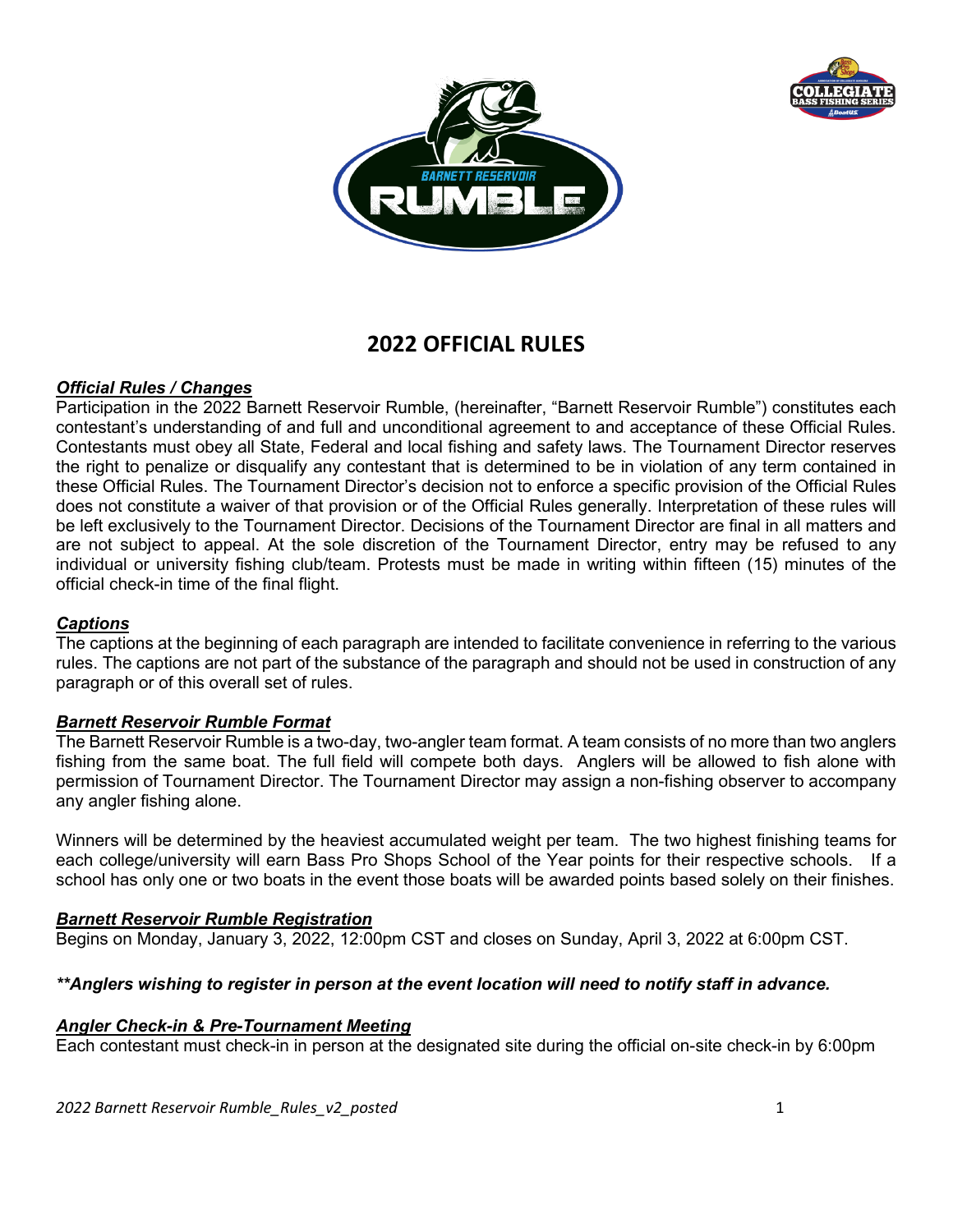

CST on Friday, April 8, 2022. All contestants must be present during the pre-tournament meeting unless authorized otherwise by the Tournament Director.

## *Participation / Eligibility*

Participation is open to college students who are **enrolled full-time** in an accredited college or university and are members in good standing of that college or university's institutionally recognized fishing club that has been cleared to compete and represent their college or university. Participants must have an overall GPA of 2.0 or higher.

Students who graduated within **5 months** of the tournament date are eligible to compete. **All participants will be required to show a current student ID and a state issued photo ID at registration.** 

Each team must provide its own equipment including, without limitation, fishing equipment and a boat, all subject to the restrictions contained in these Official Rules.

All contestants must have in their possession a valid fishing license for the specified tournament waters being fished. Licenses must be purchased prior to official practice days.

## *Off-Limits / Pre-Tournament Practice*

There will be no off-limits period for this event; however, the first official practice day will be Thursday, April 7, 2022, from safe light to sundown.

Final official practice day will be Friday, April 8, 2022, beginning at safe light, and all contestants must be off the water by 3:00pm CST. No exceptions.

No contestant may be on the tournament waters after the start of the mandatory tournament check-in, except during tournament hours.

# *Restrictions*

During the official practice days and competition day, contestants may not solicit and/or receive fishing information from anyone except other contestants.

Non-competitors (family, coaches, friends, etc.) are allowed on-the-water during **practice or tournament hours however they cannot share any information or gear in any manner that benefits competitors in the event.** 

Non-competitors (family, coaches, friends, etc.) on the water cannot provide anglers with an advantage.

-For example: cannot deliver baits, fuel, gear, etc.

 -No communication regarding fishing conditions or any other information resulting in knowledge about lake/fishing is allowed. This includes, but is not limited to, providing updates on how any other team is currently doing at the event.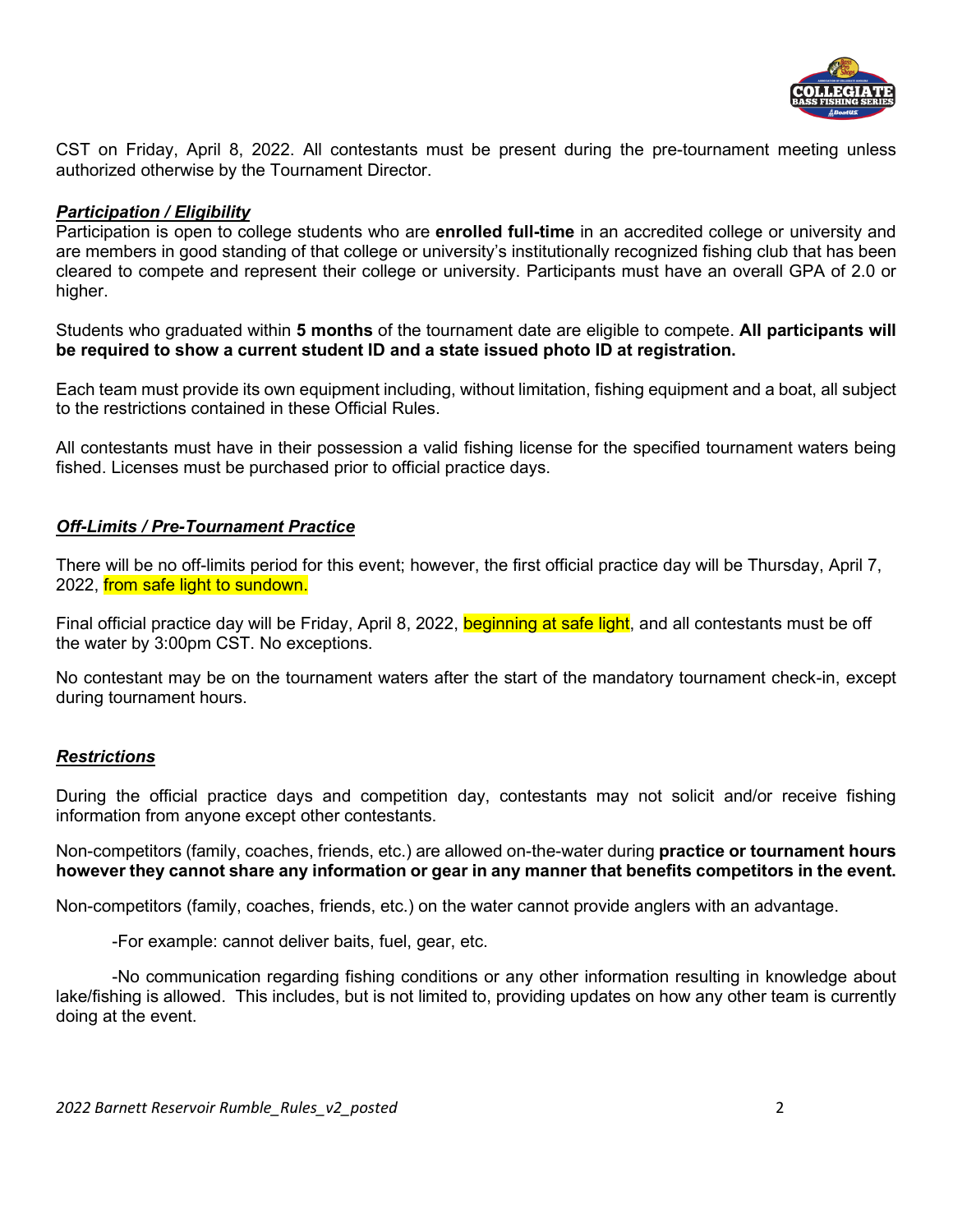

For an angler to receive assistance regarding non-emergency issues, such as mechanical help, the boat must be beached or tied up to a dock for bystander to get in the boat to assess issues, unless otherwise approved by tournament officials.

Beginning with official practice and extending through competition, non-competitors (family, coaches, friends, etc.) are **not** allowed to be in the boat with contestants except in the event of an emergency (rescue, mechanical breakdown, etc.).

GPS waypoints may not be provided to contestants by anyone except other contestants. Contestants may not follow a non-competitor's boat or participate in the practice of "hole sitting" or the placing of markers by anyone.

The purchasing or bartering for information or the hiring of services is not permitted after the start of the official practice period.

The use of cellular phones will be allowed during tournament hours for the following reasons:

- a. To send pictures, location, or any other information requested by the Association of Collegiate Anglers Staff;
- b. To check live leaderboard (if available) on the Association of Collegiate Anglers website;
- c. Emergency situations.

# *Safety*

Safe boating must be observed at all times. Contestants must observe "no wake" areas including **posted** bridges and other areas identified by the Tournament Director.

## **Each contestant is required to wear a fastened, U.S. Coast Guard approved, personal flotation device at all times when the combustion engine is in operation, during official practice days, and during the tournament days. This includes launching and loading of boats.**

All boats must be equipped with an emergency ignition shut off device that must be securely attached to the driver's body whenever the combustion engine is in operation this includes launching and loading of boats. At the discretion of the Tournament Director, tournament days may be shortened, postponed or canceled due to unsafe weather or water conditions.

**Any anglers caught in violation of the rules above, will result in a penalty to be administered by the Tournament Director up to and including disqualification.**

#### *Sportsmanship*

All contestants are required to follow high standards of sportsmanship, courtesy, and conservation and to conduct themselves in a manner that will be a credit to themselves, their school, event sponsors, the sport of fishing and the Association of Collegiate Anglers. Examples of conduct not complying with those standards include, but are not limited to, the following: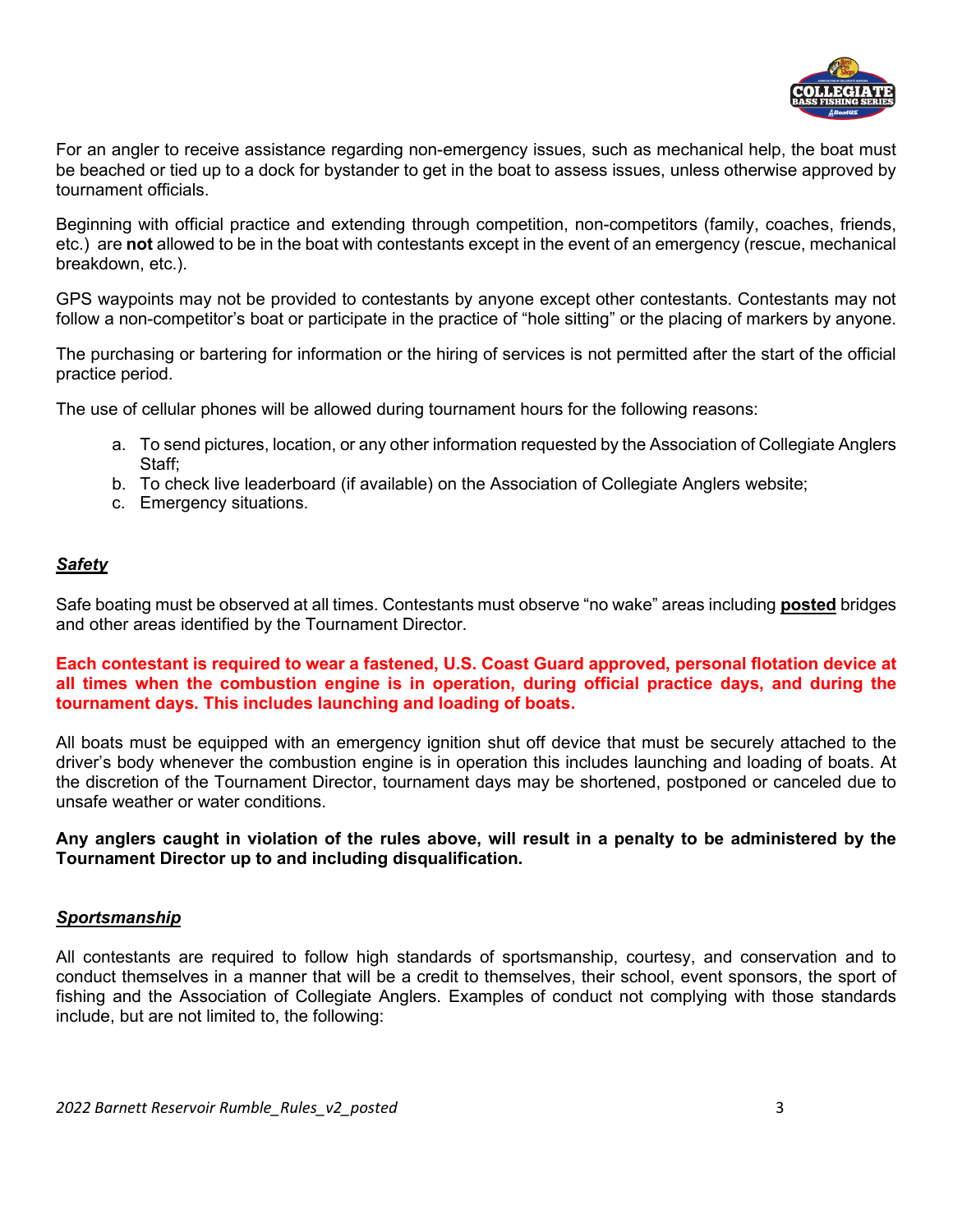

- Violation of or failure to comply with any of the official rules for the Tournament.
- Consumption and/or possession of any alcoholic beverages or any kind of mind-altering substance during practice days, registration/check-in, the pre-tournament meeting or during tournament hours extending through the weigh-in are strictly prohibited.
- Conviction of a felony within the past 36 months.
- Suspension/disqualification from any fishing tournament or organization.

In other words, conduct or actions reflecting unfavorably upon efforts to promote safety, sportsmanship, fair competition and compliance with tournament rules, or which fail to comply with the standards set forth in this paragraph. Disqualification both for the college/university fishing club and anglers committing the violation is possible from future ACA events for failure to abide by these rules. The determination of the ACA staff is final in these rulings.

In case of any conduct not complying with the standards, the Tournament Director shall have the right to refuse any application, or to deny a confirmed application, by returning the registration of a previously accepted application to disqualify a contestant.

#### *Boat and Horsepower Regulations*

All boats must be a minimum of 16 feet in length. No cumbersome crafts will be allowed.

All boats must be equipped with wheel steering; no other steering device will be permitted.

Each boat must have all required U.S. Coast Guard requires safety equipment.

Boats must contain a properly aerated live-well capable of maintaining alive a limit of bass.

Maximum horsepower for all outboards used in the Tournament may not to exceed the horsepower set forth on the "Maximum Capacities" placard described below.

• Each boat must have a clearly legible "Maximum Capacities" placard that includes a maximum horsepower rating affixed to the boat by the manufacturer. The horsepower of the outboard engine must not exceed the maximum horsepower capacity specified on the boat placard. By registering for the Tournament, each contestant agrees to submit his or her boat and/or motor to an inspection by the Tournament Director*.*

Falsifying information on entry forms or altering the horsepower numbers on the motor or "Maximum Capacities" placard will be cause for disqualification from the Tournament and may result in ineligibility to compete in future events.

No platforms may be used during tournament competition to gain height advantage.

Fuel may be carried only in factory installed (built-in) fuel tanks. Any additional fuel used during the tournament day must be purchased from a retail facility open to the public. Fuel must be pumped directly into the boat using a hose and nozzle.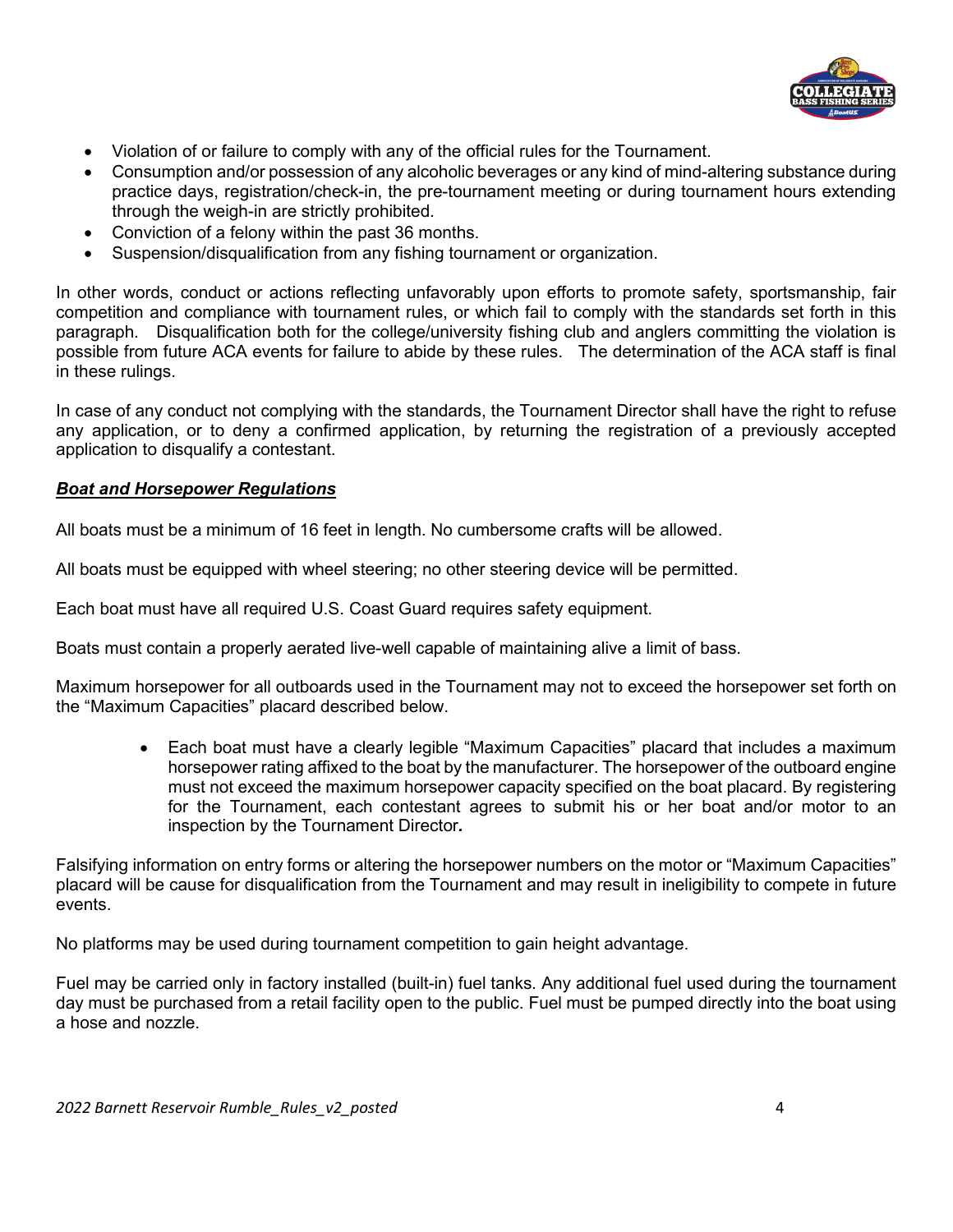

# *Permitted Fishing Methods*

All bass must be caught alive in a conventional sporting manner.

When sight fishing, all bass must be hooked inside the mouth.

Only artificial lures may be used except for pork rinds.

Only one fishing rod per angler may be used at any one time. Additional rods may be in the boat and ready for use; however, each cast and retrieve must be completed before another cast is attempted or rod is used.

Trolling, defined as moving the bait with the assistance of the combustion engine, as a method of fishing is not allowed.

No strolling or long-lining will be permitted.

Trolling with the combustion engine as a method of fishing is prohibited. All bass must be caught alive, in a conventional, sporting manner. All angling must be conducted from the boat. At no time may a contestant leave the boat to land a fish, or to make the boat more accessible to fishing waters. Bank fishing is not permissible.

# *Permitted Fishing Locations*

Contestant's may fish anywhere on tournament waters available to the public and accessible by boat, except areas designated as "Off-Limits", "No Fishing", "No Boats", "Boats Keep Out", etc. by local, state or federal officials. Contestants are prohibited from casting into these areas or having their boat in these areas at any time. Contestant's may not fish within 50 yards of a competitor's boat that was first anchored (an anchored boat is a boat held in a stable position by a line attached to a weight or a Power Pole anchor with the trolling motor in the up position).

At no time may a contestant leave the boat to land a fish or make the boat more accessible to fishing waters.

Contestants must leave and return to the official checkpoint by boat.

The boat must remain in the tournament waters during the tournament day.

No tournament boat may be loaded on the trailer before weigh-in except with the permission of the Tournament Director*.* 

In the event of equipment failure or emergency, there will be only two permitted methods of returning to the official checkpoint:

- By the team members remaining in their boat and being towed in by water, by any other boat.
- By one or both team members boarding another competitor's boat to be brought to shore.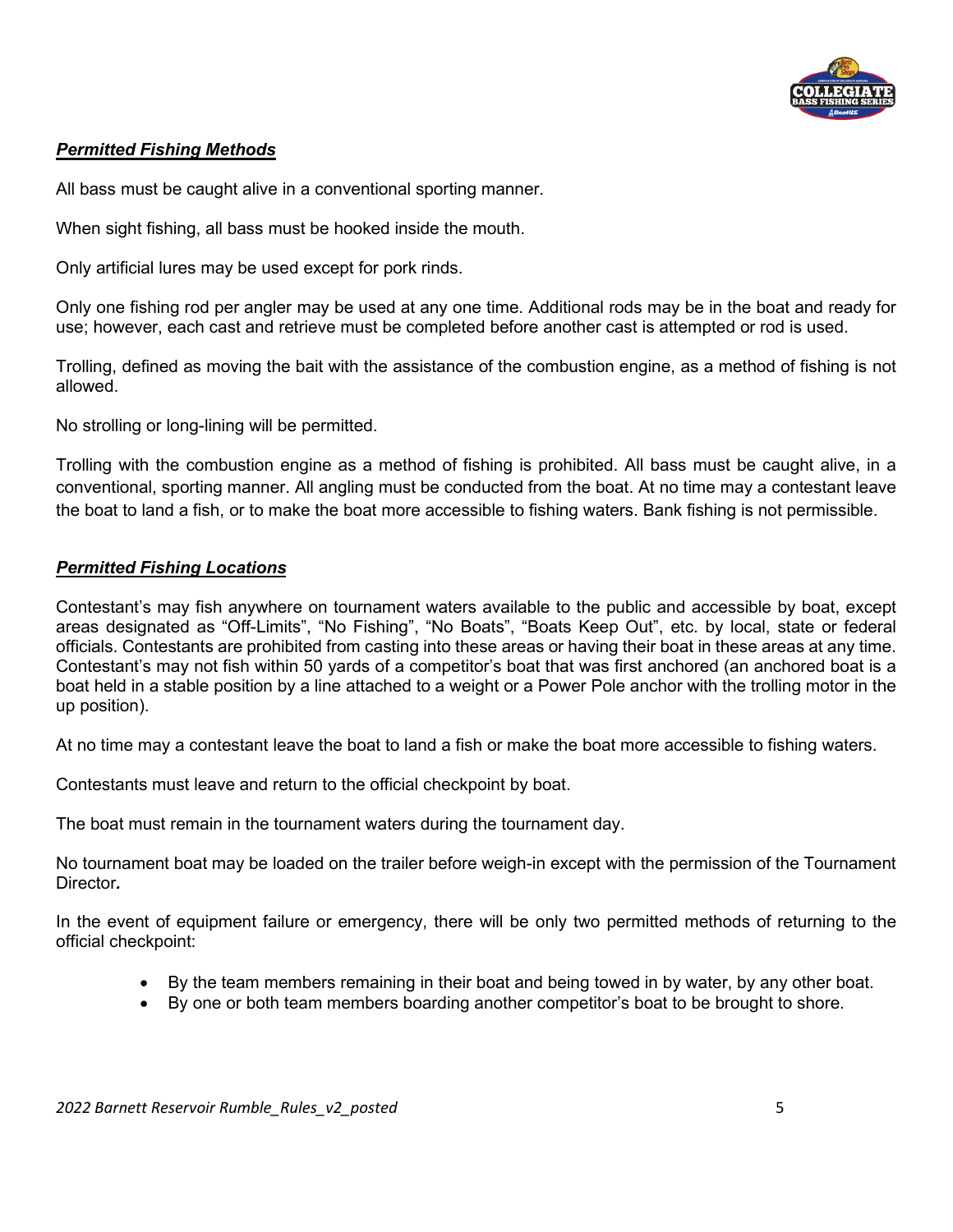

Under these conditions the team catch may be counted without a penalty (except for late penalties, fish care penalties or other penalties pertaining to other tournament rules). Contestants who elect to return to the official checkpoint by any other means than cited above will forfeit their day's catch to that point in time in the tournament day. Any contestant returning to the checkpoint will be eligible to restart and resume competition under the supervision of the Tournament Director or his designated Tournament Official. It is the sole responsibility of contestants to locate the Tournament Director to request a restart.

# *Official Checkpoints*

There will be only one official checkpoint for boat check-in in the morning and one official check-in point in the afternoon. Failure to go through boat checkpoint in the morning or failure to check-in at the official checkpoint in the afternoon will result in losing credit for that day's catch. All competitors and their boats must be in full compliance with tournament rules before they can depart from the official checkpoint in the morning. All contestants **MUST** check-in in the afternoon even if they don't have any fish to weigh. All fishing must cease upon check-in in the afternoon.

# *Late Penalty*

Contestants who are not at the official check-in area at the appointed time will be penalized one (1) pound per minute deducted from the total weight including any weight to be counted toward a big bass award. Any contestant more than fifteen (15) minutes late will lose credit for that day's weight.

## *Live Fish*

Every effort must be made to keep bass alive using a properly aerated live-well.

The use of live-well additives is encouraged to promote the healthy return of bass to their natural habitat. A halfpound (.50 pounds) will be deducted from the total weight for each dead bass presented for weigh-in.

Contestants are not allowed to cull dead fish for any reason.

#### *Scoring*

Scoring will be determined by the weight of each team's catch, including any penalty assessments.

Only Largemouth, Spotted, and Smallmouth bass are accepted species.

The limit will be five (5) bass per team. Teams may not have more than five (5) bass in the live-well at any time unless actively culling. Culling must be done immediately.

The official minimum lengths will be announced during the Pre-Tournament Meeting prior to the first tournament day. Any fish which fail to measure the prescribed minimum length, will not be weighed and will be penalized at the rate of one (1) pound for each short fish presented.